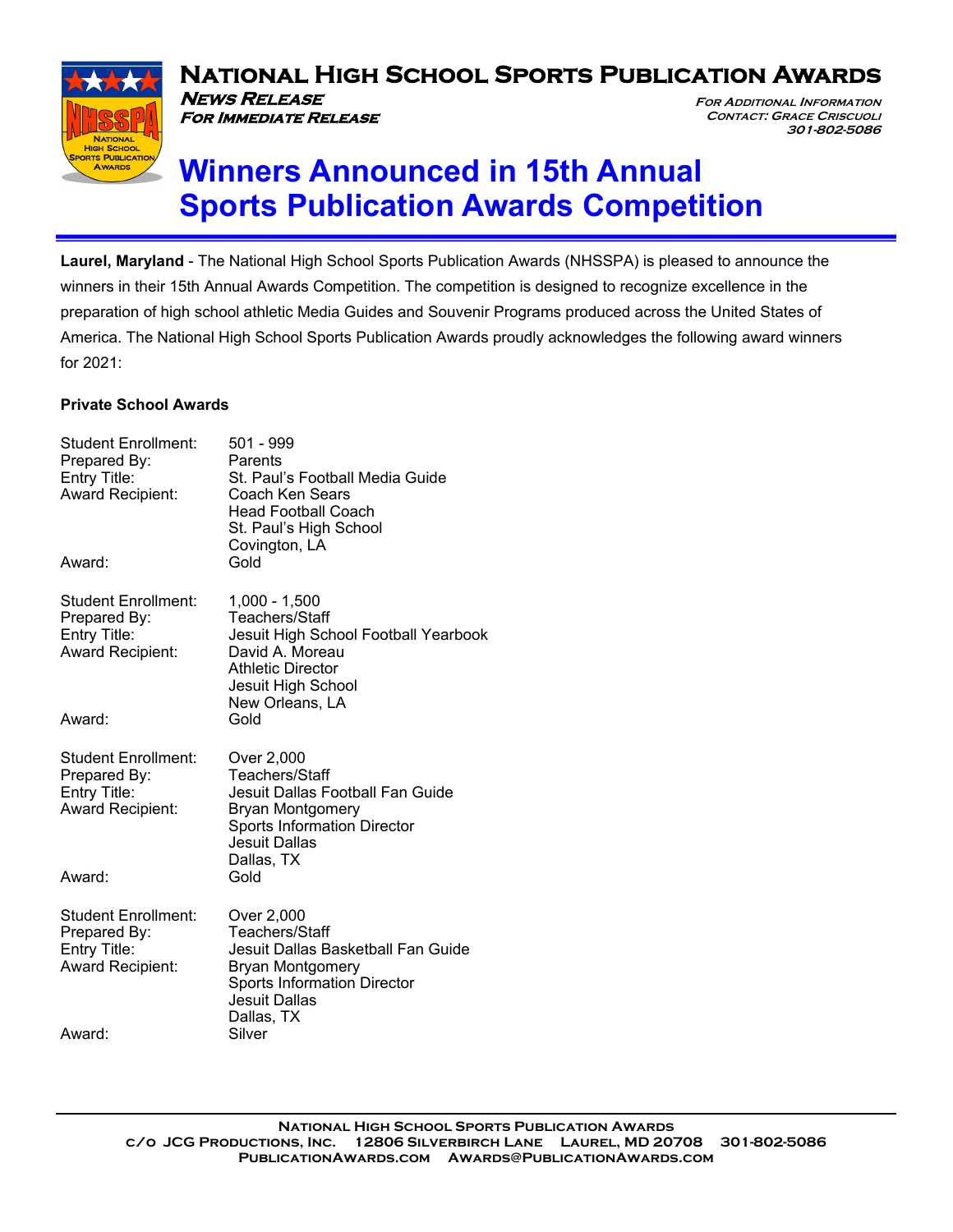# **National High School Sports Publication Awards NEWS RELEASE**

**FOR ADDITIONAL INFORMATION CONTACT: GRACE CRISCUOLI**



**301-802-5086 Winners Announced in Sports Publication Awards Competition - Page 2**

#### **Private School Awards (cont.)**

| <b>Student Enrollment:</b> | Over 2,000                         |
|----------------------------|------------------------------------|
| Prepared By:               | Teachers/Staff                     |
| Entry Title:               | Jesuit Dallas Soccer Fan Guide     |
| <b>Award Recipient:</b>    | Bryan Montgomery                   |
|                            | <b>Sports Information Director</b> |
|                            | Jesuit Dallas                      |
|                            | Dallas, TX                         |
| Award:                     | <b>Bronze</b>                      |
|                            |                                    |

**For Immediate Release**

#### **Public School Awards**

| <b>Student Enrollment:</b><br>Prepared By:<br>Entry Title:<br>Award Recipient:<br>Award: | $1 - 500$<br>Teachers/Staff<br><b>WHS Fall Sports Program</b><br>Jeff Hendershott<br><b>Athletic Director</b><br><b>Wellston High School</b><br>Wellston, OH<br>Gold |  |
|------------------------------------------------------------------------------------------|----------------------------------------------------------------------------------------------------------------------------------------------------------------------|--|
|                                                                                          |                                                                                                                                                                      |  |
| <b>Student Enrollment:</b><br>Prepared By:                                               | 501 - 999<br>Professionals                                                                                                                                           |  |
| Entry Title:                                                                             | Waynesfield-Goshen Fall 2021                                                                                                                                         |  |
| Award Recipient:                                                                         | Kerri Motter                                                                                                                                                         |  |
|                                                                                          | <b>Motteriffic Creations</b><br>Waynesfield-Goshen High School                                                                                                       |  |
|                                                                                          | Waynesfield, OH                                                                                                                                                      |  |
| Award:                                                                                   | Gold                                                                                                                                                                 |  |
| <b>Student Enrollment:</b><br>Prepared By:                                               | 501 - 999<br>Professionals                                                                                                                                           |  |
| Entry Title:<br>Award Recipient:                                                         | Perry Fall 2021 Sports Program<br>Kerri Motter<br><b>Motteriffic Creations</b><br>Perry High School                                                                  |  |
|                                                                                          | Perry, OH                                                                                                                                                            |  |
| Award:                                                                                   | Silver                                                                                                                                                               |  |
| <b>Student Enrollment:</b>                                                               | 501 - 999                                                                                                                                                            |  |
| Prepared By:<br>Entry Title:                                                             | Supporters/Fans<br>2021 Dover High School Football Program                                                                                                           |  |
| <b>Award Recipient:</b>                                                                  | Mr. Steven Burgess                                                                                                                                                   |  |
|                                                                                          | Programs Chairman                                                                                                                                                    |  |
|                                                                                          | Dover Tornado Club<br>Dover High School                                                                                                                              |  |
|                                                                                          | Dover, OH                                                                                                                                                            |  |
| Award:                                                                                   | Gold                                                                                                                                                                 |  |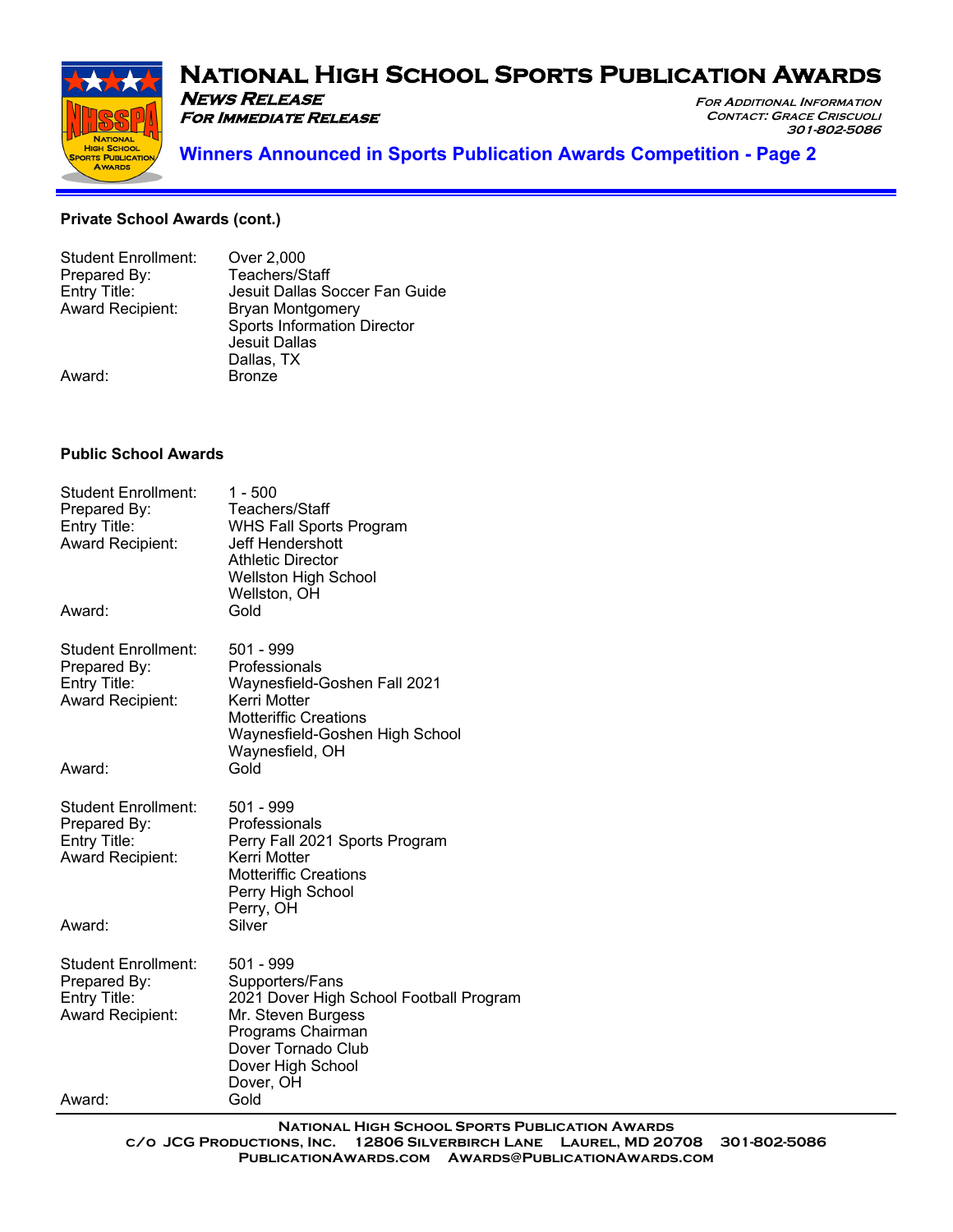

**FOR ADDITIONAL INFORMATION CONTACT: GRACE CRISCUOLI**

**301-802-5086** 



# **Winners Announced in Sports Publication Awards Competition - Page 3**

#### **Public School Awards (cont.)**

**For Immediate Release**

| <b>Student Enrollment:</b><br>Prepared By:<br>Entry Title:<br><b>Award Recipient:</b>                 | 501 - 999<br>Supporters/Fans<br>2021 Dover High School Winter Sports Program<br>Mr. Steven Burgess<br>Programs Chairman<br>Dover Tornado Club<br>Dover High School<br>Dover, OH                        |
|-------------------------------------------------------------------------------------------------------|--------------------------------------------------------------------------------------------------------------------------------------------------------------------------------------------------------|
| Award:                                                                                                | Silver                                                                                                                                                                                                 |
| <b>Student Enrollment:</b><br>Prepared By:<br>Entry Title:<br><b>Award Recipient:</b>                 | 501 - 999<br>Supporters/Fans<br>2020 Dover High School COVID FREE-Will Donation Football Program<br>Mr. Steven Burgess<br>Programs Chairman<br>Dover Tornado Club<br>Dover High School<br>Dover, OH    |
| Award:                                                                                                | Special Award of Merit                                                                                                                                                                                 |
| School Type:<br><b>Student Enrollment:</b><br>Prepared By:<br>Entry Title:<br><b>Award Recipient:</b> | Public<br>$1,000 - 1,500$<br>Supporters/Fans<br>Media Guide 2021<br>Kathe Witt<br>Sports Information Director - Baseball<br>Jefferson High School<br>Charles Town, WV                                  |
| Award:                                                                                                | Gold                                                                                                                                                                                                   |
| <b>Student Enrollment:</b><br>Prepared By:<br>Entry Title:<br><b>Award Recipient:</b>                 | Over 2,000<br>Supporters/Fans<br>Dawson Football Media Guide<br>Dr. David Davis<br>Sports Media Consultant<br>Glenda Dawson High School<br><b>Sports Media Publications</b><br>Pearland, TX            |
| Award:                                                                                                | Gold                                                                                                                                                                                                   |
| Student Enrollment:<br>Prepared By:<br>Entry Title:<br><b>Award Recipient:</b>                        | Over 2,000<br>Supporters/Fans<br><b>Pearland Football Media Guide</b><br>Dr. David Davis<br><b>Sports Media Consultant</b><br>Pearland High School<br><b>Sports Media Publications</b><br>Pearland, TX |
| Award:                                                                                                | Silver                                                                                                                                                                                                 |